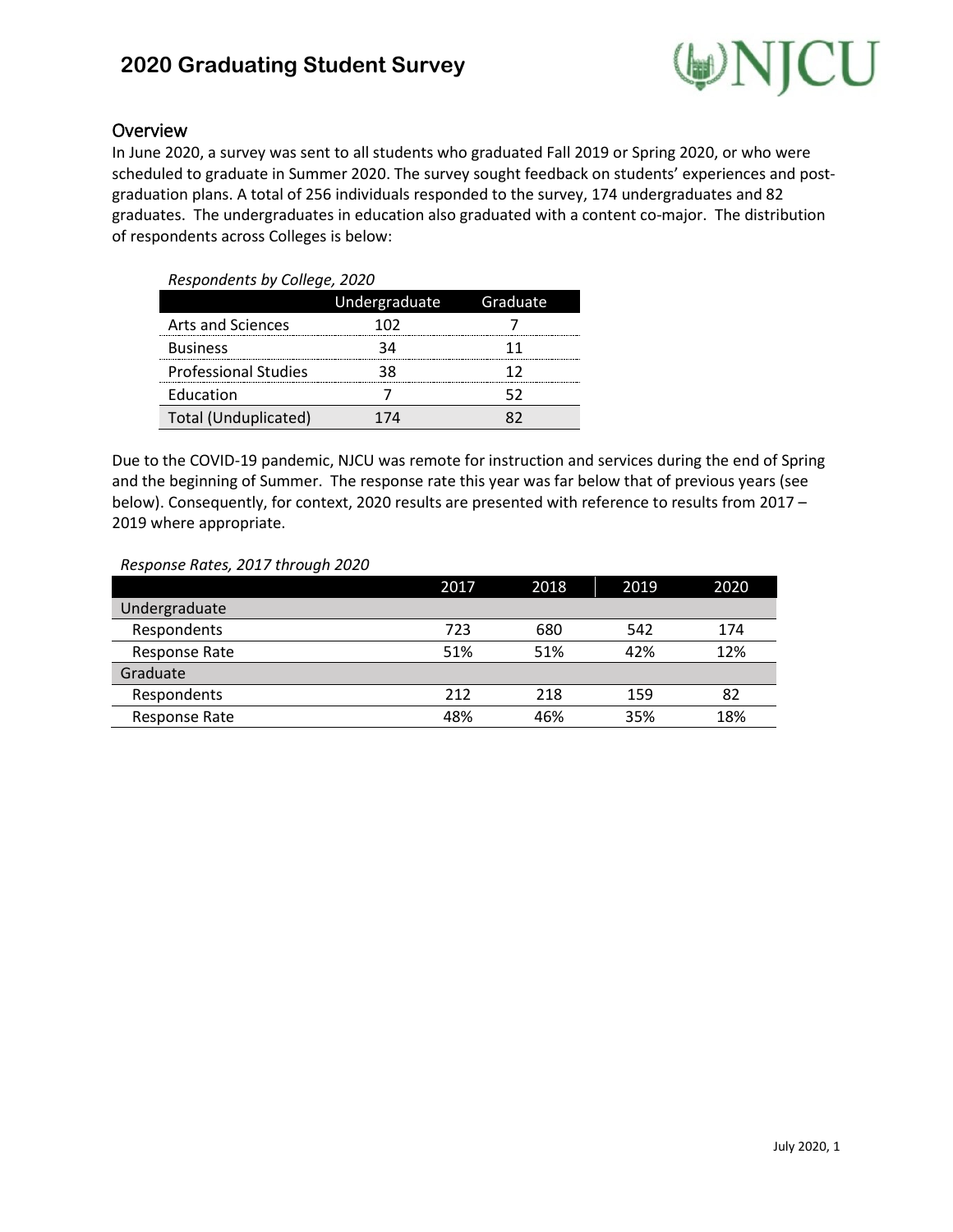

## Results for Undergraduate Graduating Students

#### **Expectations**

Graduating undergraduates were asked the extent to which their experiences with faculty, courses, and advising met their expectations.

#### *Expectations Met or Exceeded, 2017 - 2020*

|          | 2017 | 2018 | 2019 | 2020 |
|----------|------|------|------|------|
| Faculty  | 97%  | 97%  | 97%  | 97%  |
| Courses  | 98%  | 99%  | 98%  | 96%  |
| Advising | 92%  | 89%  | 87%  | 81%  |

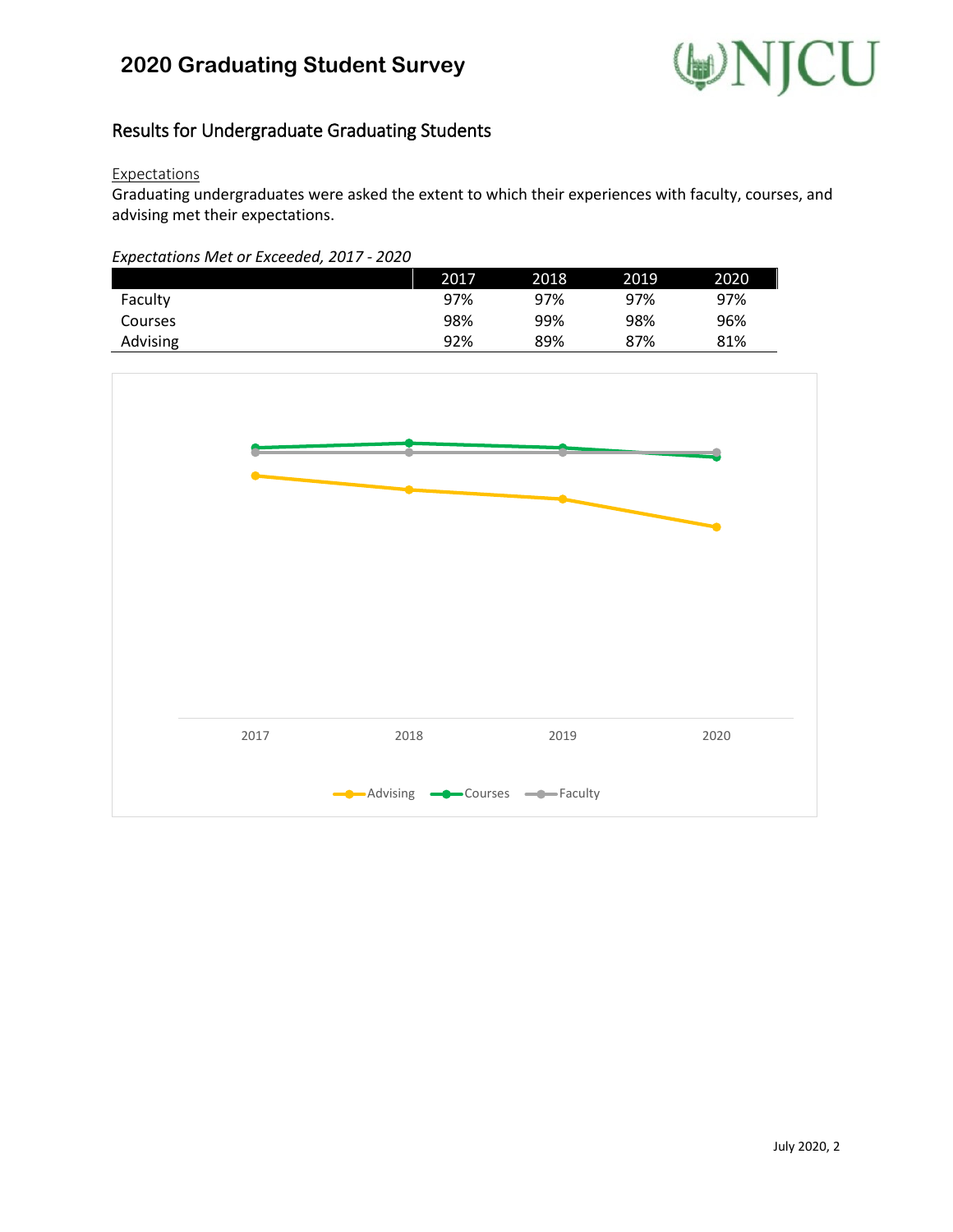

2020

### Post-Graduation Plans

Graduating undergraduates described their post-graduation plans.

| Post-Graduation Plans, 2017 - 2020 |       |      |      |       |
|------------------------------------|-------|------|------|-------|
|                                    | 2017  | 2018 | 2019 |       |
| Working / Accepted a Position      | 58%   | 59%  | 59%  | 14%   |
| Angluing to Creducts Cahool        | 1.00/ | 1301 |      | าง ก/ |



#### Reasons for Choosing NJCU

Graduating students were asked an open-ended question about why they chose to come to NJCU. Many students indicated more than one reason. The top three responses were: location, cost, and academic program:

- **LOCATION**: 34% of graduates chose NJCU because of its location, often including descriptions such as "close to home," "local," or "easy commute"
- **COST**: 28% of graduates chose NJCU because it was affordable. Of these 49 students, 37% cited receiving full or partial scholarships as a factor.
- **ACADEMIC PROGRAM**: 13% of graduates chose NJCU because of the program of study. Of these, four cited national security studies, four business programs, and three the honors program.

Other reasons, cited by fewer individuals, included the diversity of the campus, ease of transferring, "fit," and recommendations by friends or family.

#### Most Memorable Moment

Graduating students were asked an open-ended question about their most memorable moment at NJCU. Responses included academic and social memories: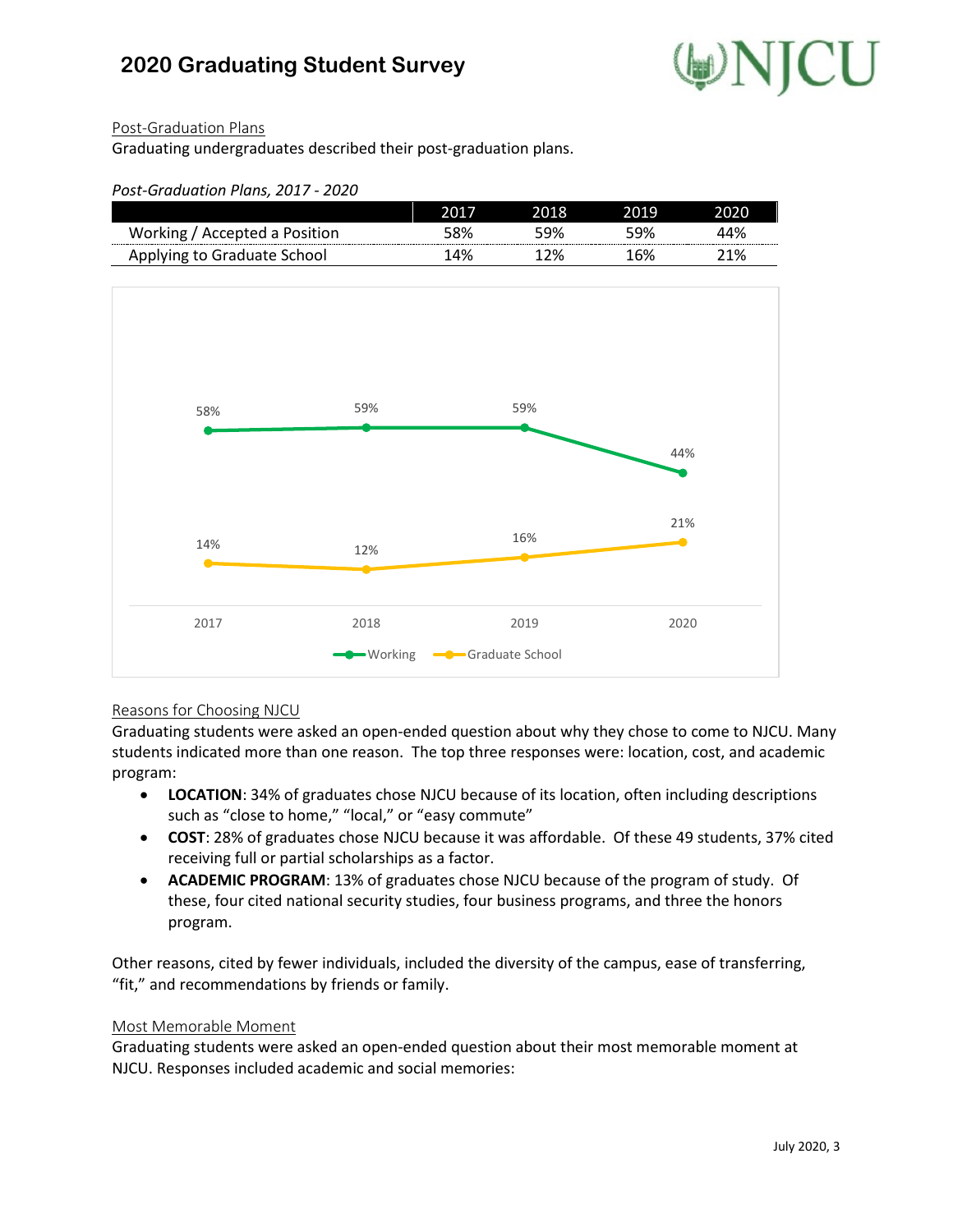# **2020 Graduating Student Survey**



- **ACADEMIC**: 31% of graduates cited academic experiences among their most memorable moments. Individuals mentioned their faculty, program/department, and their accomplishments. Areas with multiple references include: domestic/international trips (6 references), research projects and presentations (4 mentions), participating in NJCU musical groups (3), OSP (3), TLC (2), and the Teacher Intern Program (2).
- **SOCIAL**: 17% of graduates cited the social aspects of NJCU as their most memorable. These included developing friendships. Specific areas with multiple references include: Athletics (5 references), clubs/fraternities (5), and the formals (3).

#### Suggestions for Improvements

Graduating students were asked an open-ended question about suggestions for ways NJCU could improve. Many students indicated more than one reason. The top categories of responses included academic, advising, career planning, and student life:

- **ACADEMICS**: 10% of graduates suggested improvements in academics, often focused on specific programs or departments.
- **ADVISING**: 6% of graduates suggested improvement in advising, including customer service and the accuracy of information provided.
- **CAREER PLANNING**: 6% of graduates suggested improvements in career planning, including expanding the quantity and quality of internship opportunities and providing more robust job placement services.
- **STUDENT LIFE**: 6% of graduates suggested improvement in student life, including offering more diverse types of events, expanding clubs, and sports.

Other suggestions, cited by fewer individuals, focused on increasing communication, improving customer service, reducing the price of parking, increasing parking availability, and diversifying class scheduling.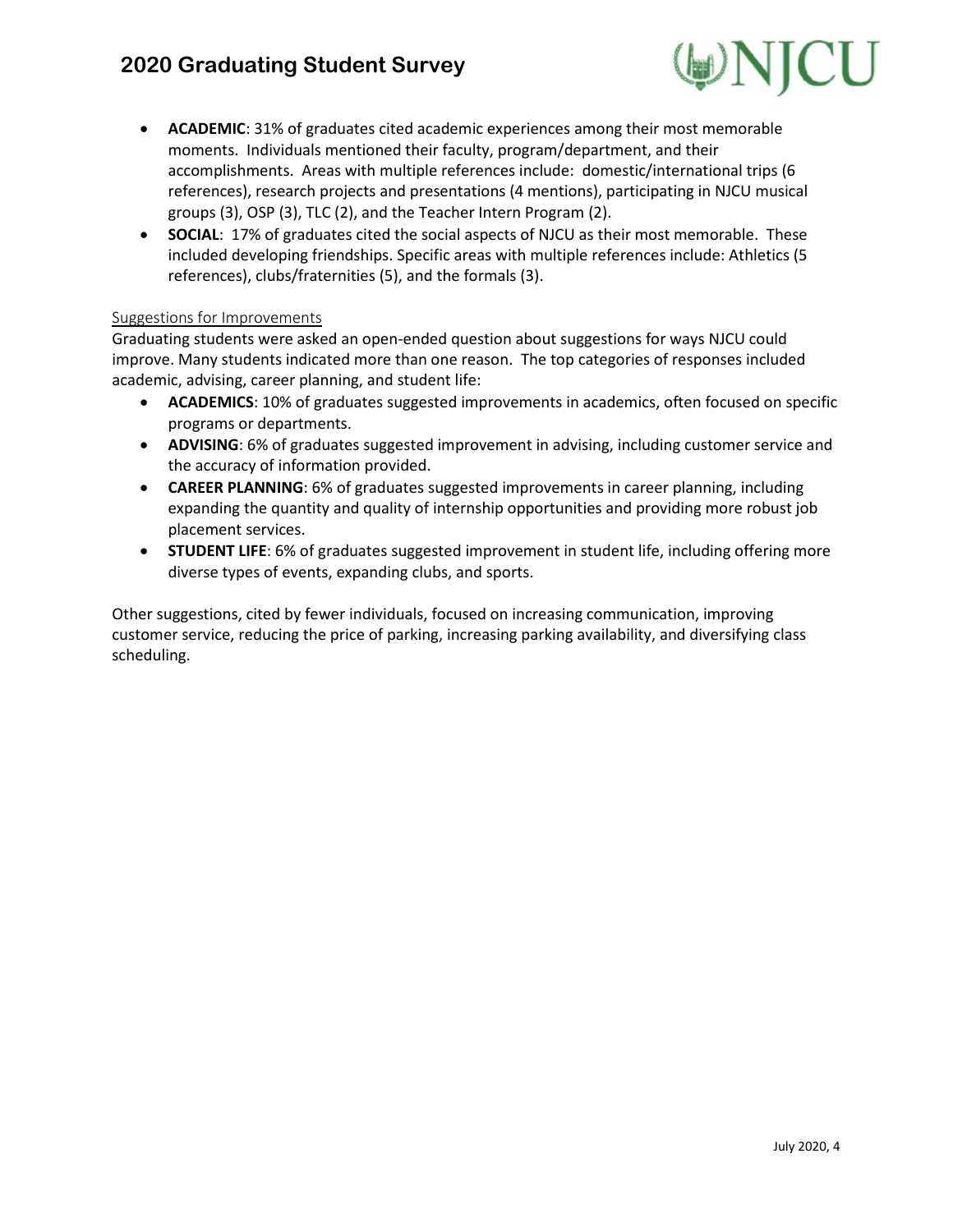

## Results for Graduate Graduating Students

#### **Expectations**

Graduating graduate students were asked the extent to which their experiences with faculty, courses, and advising met their expectations.

#### *Expectations Met or Exceeded, 2017 - 2020*

|          | 2017 | 2018 | 2019 | 2020 |
|----------|------|------|------|------|
| Faculty  | 99%  | 97%  | 97%  | 94%  |
| Courses  | 99%  | 99%  | 98%  | 94%  |
| Advising | 87%  | 89%  | 92%  | 84%  |

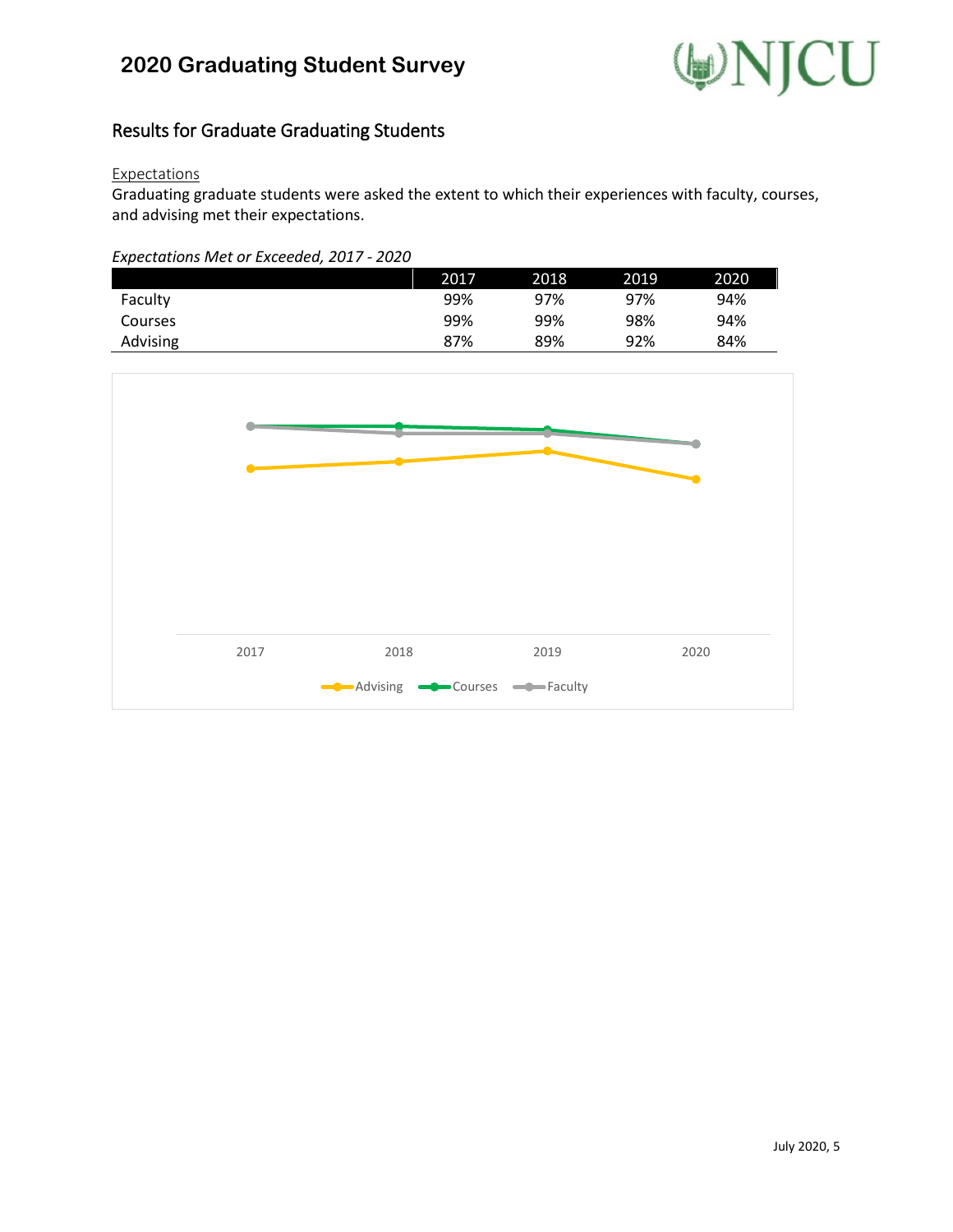

### Post-Graduation Plans

Graduating graduate students described their post-graduation plans.

|                               | 2017 | 2018 | 2019 | 2020 |
|-------------------------------|------|------|------|------|
| Working / Accepted a Position | 76%  | 80%  | 78%  | 78%  |
|                               |      |      |      |      |
| Salary of those working       |      |      |      |      |
| less than \$25,000            | 8%   | 6%   | 5%   | 2%   |
| \$25,000 - \$49,999           | 24%  | 16%  | 18%  | 11%  |
| \$50,000 - \$74,999           | 54%  | 58%  | 62%  | 68%  |
| \$75,000 - \$89,000           | 6%   | 11%  | 6%   | 11%  |
| \$90,000 or more              | 8%   | 9%   | 9%   | 9%   |



#### Reasons for Choosing NJCU

Graduating students were asked an open-ended question about why they chose to come to NJCU. Many students indicated more than one reason. The top three responses were: location, cost, and academic program:

- **LOCATION**: 24% of graduates chose NJCU because of its location, often including descriptions such as 'close to home' or 'close to work.'
- **COST**: 17% of graduates chose NJCU because it was affordable.
- **ACADEMIC PROGRAM**: 13% of graduates chose NJCU because of the program of study.

Other reasons mentioned by fewer individuals included availability of online courses and recommendations from friends or family.